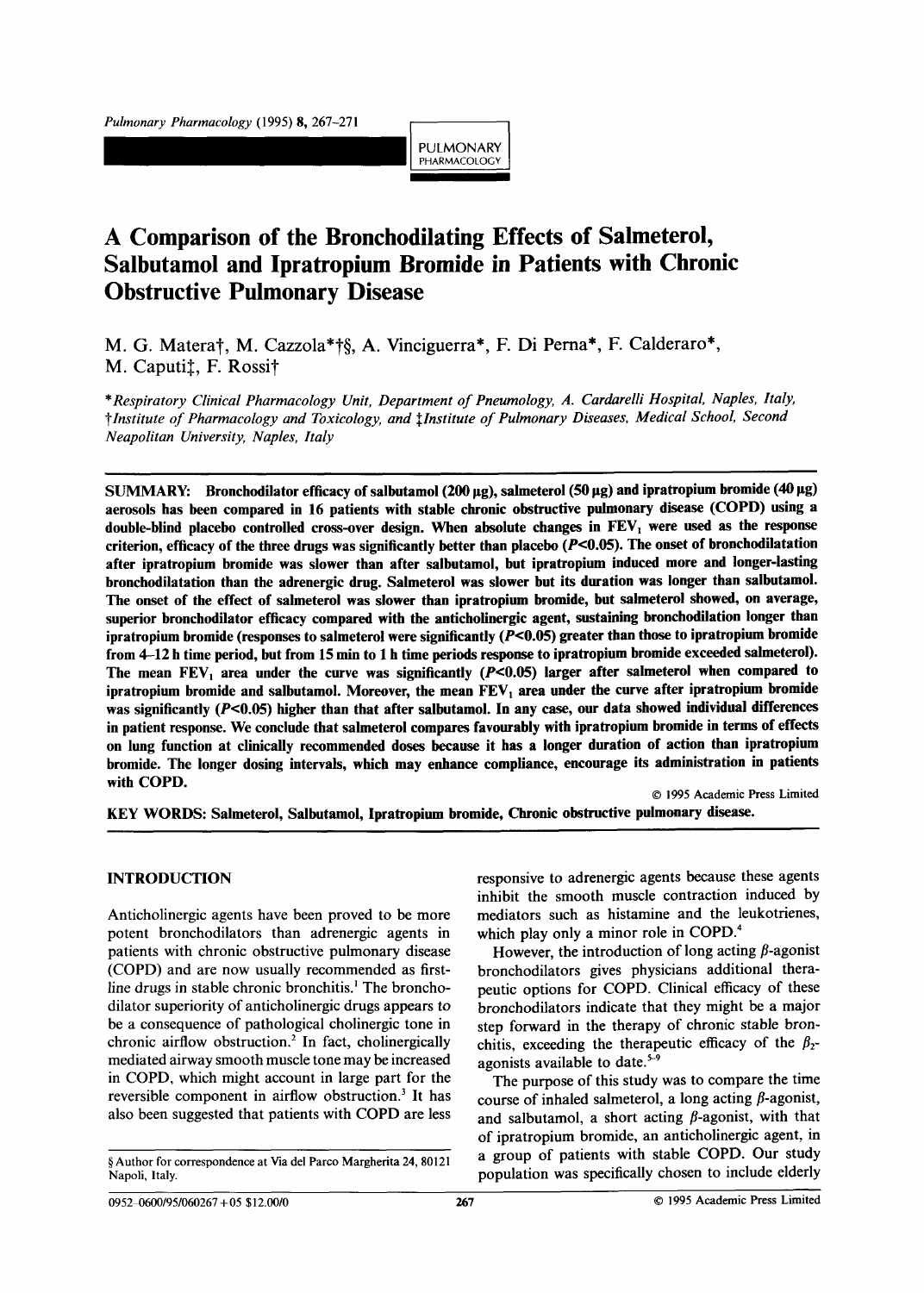| Patient                 | Sex | Age<br>(years) | FEV <sub>1</sub><br>$\left( 1\right)$ | FEV <sub>1</sub><br>(% predicted) | % Reversibility<br>15 min after<br>200 μg salbutamol |
|-------------------------|-----|----------------|---------------------------------------|-----------------------------------|------------------------------------------------------|
| ı                       | М   | 63             | 0.40                                  | 15                                | 74                                                   |
| $\overline{c}$          | М   | 70             | 0.89                                  | 43                                | 21                                                   |
| $\overline{\mathbf{3}}$ | M   | 73             | 0.64                                  | 28                                | 38                                                   |
|                         | М   | 62             | 1.89                                  | 69                                | 8                                                    |
| $\frac{4}{5}$           | M   | 63             | 1.42                                  | 54                                | 1                                                    |
| 6                       | М   | 67             | 0.46                                  | 16                                | 32                                                   |
| 7                       | м   | 67             | 1.77                                  | 48                                | 11                                                   |
| 8                       | М   | 71             | 0.68                                  | 29                                | $\mathbf{2}$                                         |
| 9                       | м   | 65             | 0.95                                  | 34                                | 15                                                   |
| 10                      | М   | 67             | 0.96                                  | 39                                | 27                                                   |
| 11                      | м   | 65             | 0.35                                  | 17                                | 35                                                   |
| 12                      | М   | 71             | 0.72                                  | 26                                | 8                                                    |
| 13                      | М   | 68             | 0.48                                  | 21                                | 61                                                   |
| 14                      | М   | 71             | 0.43                                  | 17                                | 11                                                   |
| 15                      | М   | 72             | 0.65                                  | 28                                | 10                                                   |
| 16                      | М   | 66             | 0.38                                  | 15                                | 12                                                   |

**Table** 1 Anthropometric data and pulmonary function of patients.

patients since ipratropium bromide has been shown to have particular relevance in such patients<sup>10</sup> and, moreover, it has been suggested that the ageing process is accompanied by decline in  $\beta_2$  receptor function in the airways of patients with COPD.<sup>11</sup>

# PATIENTS AND METHODS

Sixteen patients (all men) with moderate to severe COPD participated in the study after giving their informed consent. All fulfilled the American Thoracic Society criteria for chronic bronchitis: $12$  i.e. they were current or former heavy smokers, reporting either chronic cough with or without sputum production or dyspnoea when walking quietly on level ground, or both, had had no change in symptom severity or treatment in preceding 4 weeks, had shown no signs of respiratory tract infection in the month preceding or during the trial, were not taking oral corticosteroids and had a  $FEV<sub>1</sub>$  between 15 and 69% of predicted values after  $\beta_2$ -agonists had been withheld for 24 h. Patients with a history of asthma, allergic rhinitis, atopy, or with a total blood eosinophil count over  $400/\text{mm}^3$  were excluded. The typical patient was elderly with relatively severe airflow limitation. Table 1 describes the baseline characteristics of the population studied.

The study, which was performed according to the rules of the declaration of Helsinki and was approved by an independent Ethics Committee, was designed as a double-blind, multiple cross-over, randomized design. According to the randomization, patients were allocated to the various treatment sequences which included each of the following four inhaled treatments: 50 µg salmeterol hydroxynaphthoate (Glaxo, Verona, Italy), 200 µg salbutamol sulphate (Glaxo, Verona, Italy), 40 µg ipratropium bromide (Boehringer Ingelheim, Florence, Italy) and placebo, which were all inhaled from a metered dose inhaler and holding chamber (AeroChamber) with mouthpiece. The subjects had not taken any inhaled bronchodilator for at least 12 h and oral theophylline for at least 24 h before the investigation started, and consumption of cola drinks, coffee, tea, and smoking in the hours immediately before and during the investigation were also avoided. All experiments began at 8 a.m. to avoid well-known interference of the circadian rhythm on bronchomotor tone.

Spirometric testing was performed according to the procedures described in the American Thoracic Society's 1987 update.<sup>12</sup> Three acceptable forced expiratory manoeuvres were performed in order to obtain two reproducible results for FVC and  $FEV<sub>1</sub>$ . The highest FVC,  $FEV<sub>1</sub>$  and instantaneous forced expiratory flow after 50% of the FVC is exhaled  $(FEF<sub>50</sub>)$ , obtained from one or the other of the reproducible curves, were kept for analysis. Measurements were performed at the following times: immediately before inhalation of treatment, and at 15, 30, 60, 120, 180, 240, 300, 360, 480, 600 and 720 min after inhalation of the individual treatment.

The functional indices' increases from baseline after salmeterol, salbutamol, ipratropium bromide and placebo were assessed. Further determinations included maximum change in the post-treatment  $FEV<sub>1</sub>$ , time of onset of  $15\%$  increase from baseline FEV<sub>i</sub> and time to occurrence of peak  $FEV<sub>1</sub>$  value. Comparisons of baseline characteristics among the four groups were performed by ANOVA analysis and Fisher's exact test. Analysis of spirometric data was performed using the Student's t-test for paired variables. The timeaveraged changes in the 12 h after drug administration, between each treatment and placebo, and between drugs were compared by means of the distribution free cross-over analysis. 13 With respect to the multiple testing of three lung function parameters, the significance level of 0.05 was considered as relevant. The  $FEV<sub>1</sub>$  areas under the curve (AUC) from baseline to 12 h were determined using the trapezoidal rule.

#### RESULTS

All 16 patients completed the 5-day study. There were no significant differences between the baseline spirometric values of the four treatment groups  $(P>0.05)$ .

#### **Rate of onset of action**

Eight out of 16 patients presented an increase in  $FEV<sub>1</sub>$ of at least 15% 15 min after inhalation of salbutamol, four patients presented this increase after salmeterol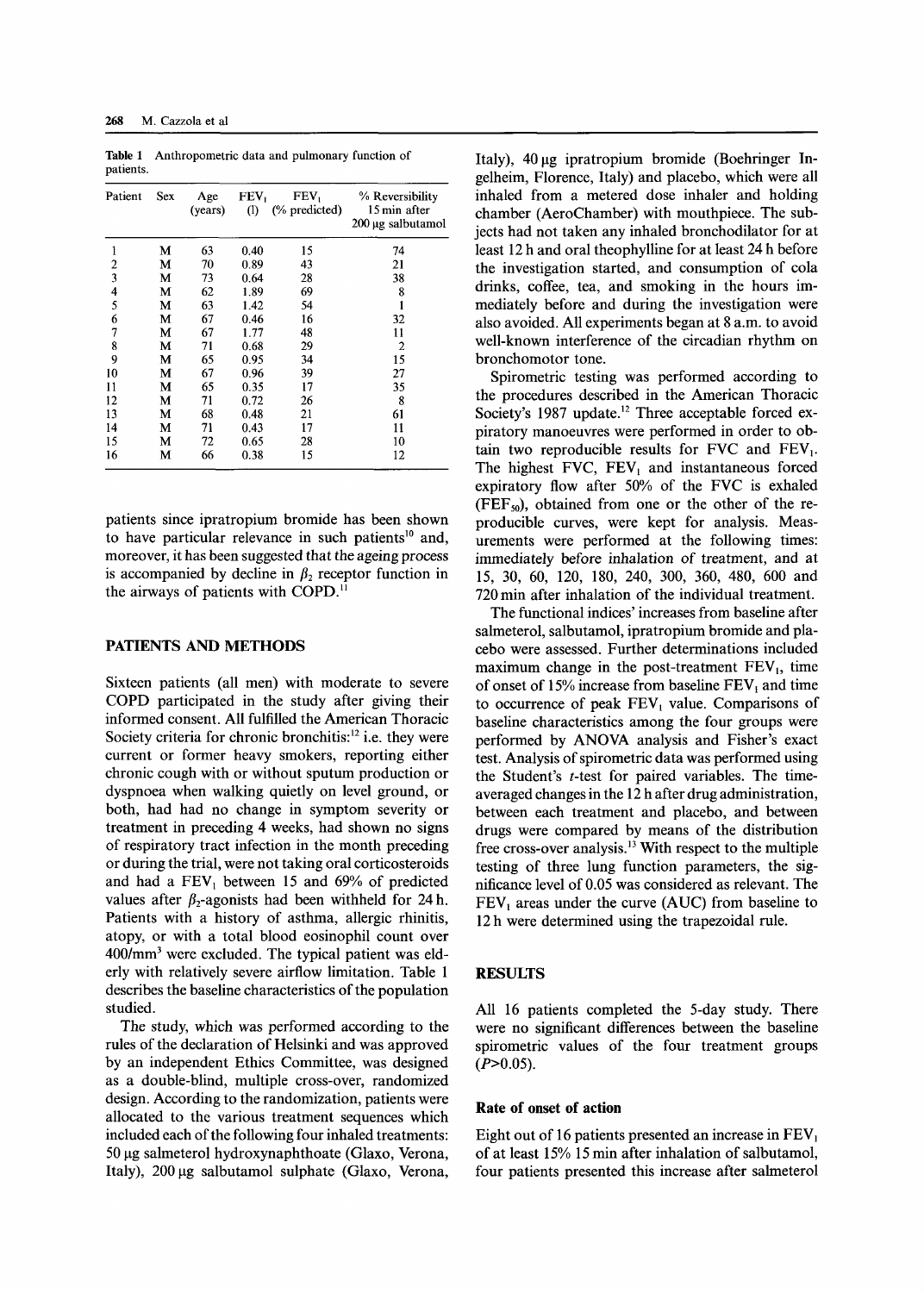

Fig. 1 Mean increases (1) in FEV<sub>1</sub> after the inhalation of salmeterol (SMT), salbutamol (SBT), ipratropium bromide (IP) or placebo (P).  $\leftarrow$   $\bigcirc$   $\leftarrow$ : SMT;  $\leftarrow$   $\bigtriangleup$   $\leftarrow$ : SBT;  $\leftarrow$   $\bigcirc$   $\leftarrow$   $\leftarrow$   $\leftarrow$   $\leftarrow$ P.

and seven after ipratropium bromide. Using an increase in  $FEV<sub>i</sub>$  of 160 ml as cut-off, as suggested by Tweeddale et al,<sup>14</sup> seven out of 16 patients achieved such a response 15 min after inhalation of salbutamol, three patients after inhalation of salmeterol and four patients after ipratropium bromide.

### **Maximum response**

The mean individual peak bronchodilation, expressed as the maximum increase in  $FEV<sub>1</sub>$  over baseline values, occurred 30 min after inhalation of salbutamol (range: **15-120** min), 3 h after inhalation of salmeterol (range:  $30-360$  min), and 2 h after inhalation of ipratropium (range: 15-300 min). However, patients varied in their maximum response to the different bronchodilator although those patients who were low responders to one of these agents showed little variation between drugs, whereas the between-drug variation seemed larger for the remainder of the patients. Subgroup analysis in our study population did not show any statistically significant difference between response to each bronchodilator and severity of airway obstruction before treatment.

#### **Time course of bronchodilating effect**

The mean absolute changes in  $FEV<sub>1</sub>$  from baseline after administration of salmeterol, salbutamol, ipratropium bromide or placebo are shown in Fig. 1, and the changes of FVC and  $FEF_{50}$  in Fig. 2. The change in  $FEV<sub>1</sub>$  was chosen as the primary outcome variable to demonstrate bronchodilation.<sup>15</sup> When the duration of drug action was evaluated by comparing the response to placebo with those of the test drug, salmeterol produced a significant  $(P<0.05)$  increase over placebo for 12 h, whereas the duration of action of ipratropium was somewhat shorter, lasting for 6 h, and salbutamol sustained the action over baseline



Fig. 2 Mean increases (1 or  $1/s$ ) in FVC and FEF<sub>s0</sub> after the inhalation of saimeterol, salbutamol, ipratropium bromide or placebo. Key as in Fig. 1.

for 3 h. Responses to salmeterol were significantly  $(P<0.05)$  greater than those to ipratropium bromide from 4 to 12 h time period, whereas from 15 min to 1 h time period ipratropium surpassed salmeterol but differences were not significant (P>0.05). Salmeterol was slower although its duration was longer than salbutamol. Ipratropium bromide exceed in response salbutamol from 30 min to 6 h time period. However, when individual subjects were considered, there was a heterogeneous response to the various bronchodilator regimens. The tendency of the response over 12h course was similar for all the functional variables.

### **FEV**<sub>1</sub> area under the curves

The mean  $FEV<sub>1</sub>$  area under the curve was significantly (P<0.05) larger after salmeterol when compared to ipratropium bromide and salbutamol (Fig. 3). Moreover, the mean  $FEV_1$  area under the curve after ipratropium bromide was significantly  $(P<0.05)$  higher than that after salbutamol.

## DISCUSSION

In the present study, the onset of bronchodilation after ipratropium bromide was slower than that after salbutamol, but ipratropium bromide induced more and longer-lasting bronchodilation than adrenergic drug. This is consistent with some previous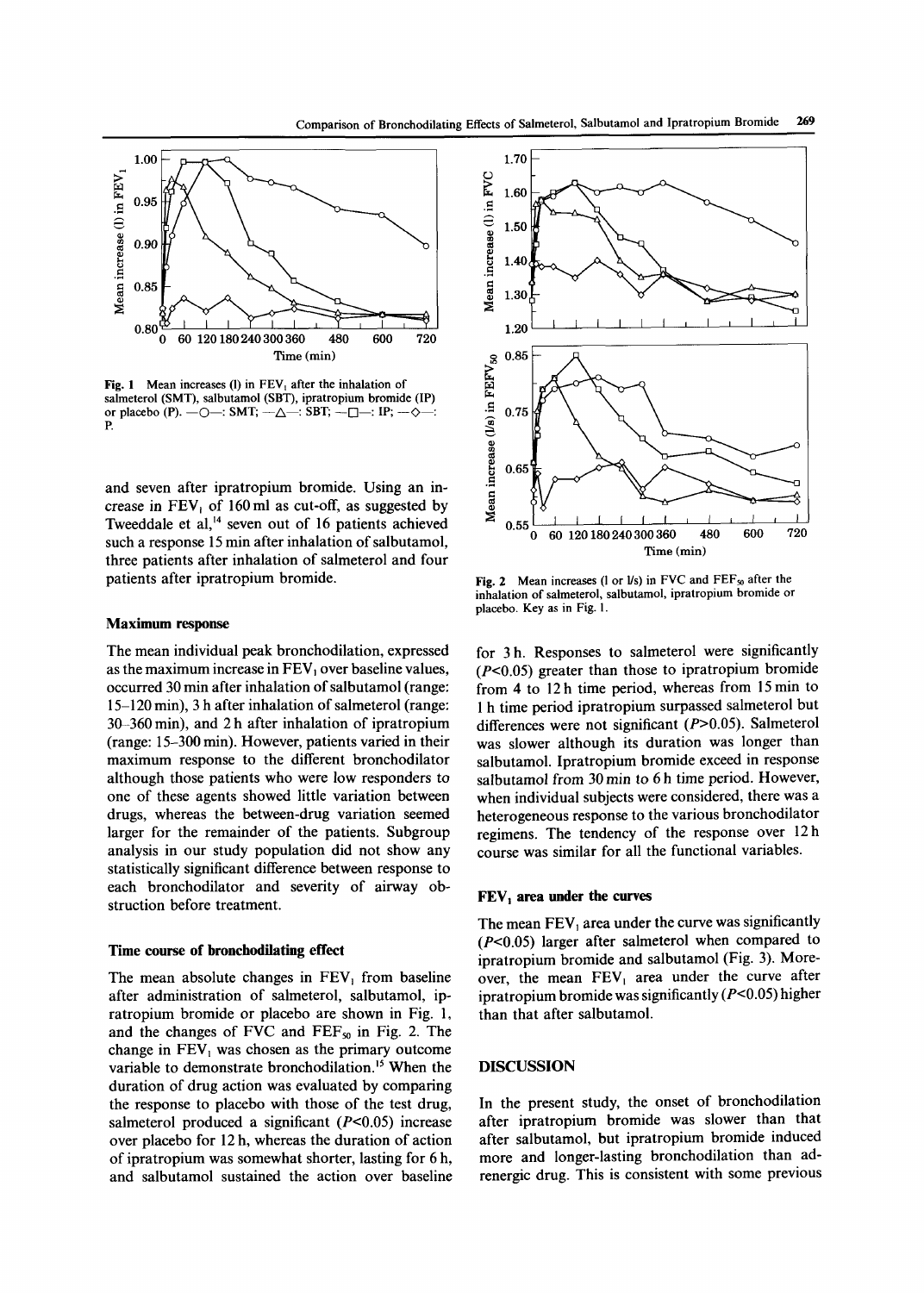

Fig. 3 Area under the time-response curve (mean  $\pm$  SEM) after the inhalation of salmeterol (SMT), salbutamol (SBT), ipratropium bromide (IP) or placebo (P). \*: versus salbutamol, ipratropium bromide and placebo, P>0.05; @: vs. salbutamol and placebo,  $P > 0.05$ ; #: vs. placebo,  $P > 0.05$ .

studies,  $16,17$  although literature reports on the relative bronchodilator efficacy of ipratropium bromide and  $\beta_2$ -sympathomimetic bronchodilators are somewhat confusing.

Whether compared with relatively unselective  $\beta$ agonists such as isoproterenol or highly selective  $\beta_2$ agonists such as salbutamol, the anticholinergic agents consistently show greater and longer mean bronchodilation.<sup>18-20</sup> Chapman<sup>21</sup> has noted that, of 38 published studies which contrasted anticholinergic and adrenergic bronchodilators in COPD, all but two found the anticholinergic agents to be at least equal to and generally superior to the adrenergic agents in terms of spirometric responses. The long duration of bronchodilation with anticholinergic compared with  $\beta_2$ -agonists may be an advantage in patients with COPD.

However, results of other studies conflict with these conclusions. Tests in stable outpatients with COPD demonstrated that, with sufficient dosing and delivery, an inhaled bronchodilator (either an anticholinergic or a  $\beta_2$ -agonist) can result in complete bronchodilation (as measured by  $FEV<sub>1</sub>$ );<sup>22,23</sup> these findings were independent of the class of agent utilized since, in the dose regimens studied, both types of bronchodilators were similarly effective. Moreover, Karpel<sup>24</sup> reported that the bronchial responsiveness to both anticholinergic and  $\beta$ -adrenergic agents is equivalent and suggested that the amount of smooth muscle relaxation that can be achieved in any specific patient is limited and independent of the mechanism that generates the bronchodilation.

It is worth noting that, while the anticholinergic agent may induce smooth muscle relaxation via vagal tone which is modulated by muscarinic receptors, the  $\beta$ -adrenergic agent may achieve the same effect by indirect modulation of vagal tone; in fact, there are prejunctional inhibitory  $\beta_2$  receptors on cholinergic fibres which might conceivably result in attenuation of resting vagal tone, in addition to direct  $\beta_2$  mediated smooth muscle relaxation.<sup>25</sup>

Earlier published reports from our laboratory<sup>8</sup> showed superior bronchodilator efficacy of salmeterol compared with salbutamol in patients suffering from COPD; salmeterol was slower but its duration was longer than salbutamol. The results of the current study have confirmed these findings.

In the present investigation we have also observed that the onset of the effect of salmeterol was slower than ipratropium bromide, but salmeterol showed, on average, greater bronchodilator power compared with the anticholinergic agent, sustaining bronchodilation longer than ipratropium bromide. However, because an average is a condensation of individual results, it inevitably loses some information inherent in the original data. In fact, in our study, salmeterol was the best drug (absolute improvement in  $FEV<sub>1</sub>$ ) for eight patients and ipratropium bromide for the other eight patients. This finding suggests that, despite the fact that average responses over many patients may be superior for a bronchodilator, individual patients may require a specific drug for the best effect.

We must also highlight that the dose of ipratropium bromide which we have used  $(40 \mu g)$  might be considered a possible bias since it has been demonstrated that  $FEV<sub>1</sub>$  reached a plateau in patients with COPD only after administration of a cumulative dose of  $280 \mu$ g (14 puffs) of this drug,<sup>26</sup> whereas we have observed that the best dosage for salmeterol is  $50 \mu g$ and a higher dose does not elicit additional improvement in these patients.<sup>27</sup> Since penetration of inhaled drugs into the airways is impaired in presence of severe bronchial obstruction, higher than usual dosages of bronchodilators may be needed for a maximal effect in patients with severe COPD.<sup>28,29</sup> However, salmeterol must be considered an exception since the consequence of an increased concentration of salmeterol is not a true relaxation-concentration response, owing to its plasmalemma diffusion microkinetics.<sup>30</sup> In any case, 50  $\mu$ g salmeterol and 40  $\mu$ g ipratropium bromide are dosages recommended for regular therapy<sup>21,31</sup> and, in clinical practice, when obstruction is severe, one would not wish to have to spend time trying to find the best bronchodilating dose for the individual patient. Moreover, it is somewhat unlikely that a patient suffering from COPD would inhale 14 cumulative puffs in rapid succession 3-4 times daily.

Lastly, our findings do not support the assumption that elderly patients suffering from COPD are less sensible to action of  $\beta_2$  agonists; in fact, salmeterol was more potent than ipratropium bromide, although our study population was expressly chosen to include aged patients. We must emphasize that it has been suggested that, whilst the function of  $\beta_2$  receptors may